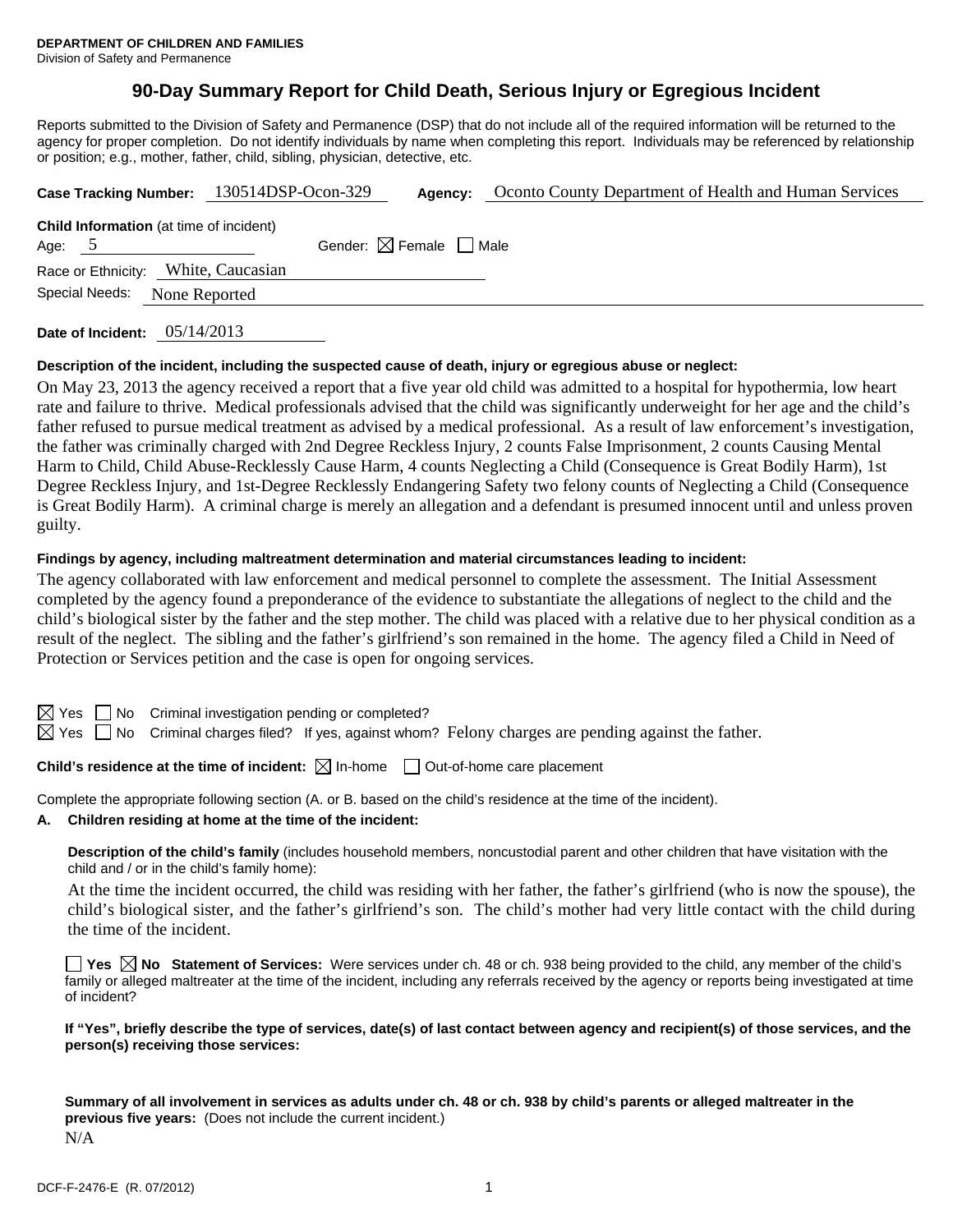**Summary of actions taken by the agency under ch. 48, including any investigation of a report or referrals to services involving the child, any member of the child's family living in this household and the child's parents and alleged maltreater.** (Does not include the current incident.)

(Note: Screened out reports listed in this section may include only the date of the report, screening decision, and if a referral to services occurred at Access. Reports that do not constitute a reasonable suspicion of maltreatment or a reason to believe that the child is threatened with harm are not required to be screened in for an initial assessment, and no further action is required by the agency.)

1/8/08 the agency screened in a CPS report alleging sexual abuse to the child by the father. The allegations were unsubstantiated, the children were found to be safe and the case was closed. The family was encouraged to continue counseling.

On 1/26/10 a CPS report was screened-out.

On 3/11/11 a CPS report was screened-out.

- On 8/2/11 a CPS report was screened-out.
- On 8/19/11 a CPS report was screened-out.
- On 11/18/11 a CPS report was screened-out.
- On 12/1/11 a CPS report was screened-out.
- On 12/8/11 a CPS report was screened-out.
- On 12/21/11 a CPS report was screened-out.

On 7/10/12 a report was received by the agency regarding current allegation; however this was not documented in the statewide automated child welfare system or assessed by the agency at the direction of the previous CPS Supervisor.

## **Summary of any investigation involving the child, any member of the child's family and alleged maltreater conducted under ch. 48 or ch. 938 and any services provided to the child and child's family since the date of the incident:**

The agency screened in and assessed an allegation of neglect to the children in May, 2013. The Initial Assessment completed by the county agency found a preponderance of evidence to substantiate neglect to the child and her sibling by the father and the step-mother. The child was placed with a maternal aunt due to her physical condition as a result of the neglect.

The agency screened in and assessed the allegation of physical abuse and neglect to the child's sibling regarding an incident that occurred on 7/4/2012 and was reported on 8/20/2013. Physical abuse and neglect to the child's sibling by the child's father and step-mother were substantiated. The father and the step-mother were arrested for multiple felony charges. The father remains incarcerated. The agency filed a Child in Need of Protection or Services petition and the case is open for ongoing services.

## **B. Children residing in out-of-home (OHC) placement at time of incident:**

## **Description of the OHC placement and basis for decision to place child there:** N/A

### **Description of all other persons residing in the OHC placement home:** N/A

**Licensing history:** Including type of license, duration of license, summary of any violations by licensee or an employee of licensee that constitutes a substantial failure to protect and promote the welfare of the child. N/A

| Summary of any actions taken by agency in response to the incident: (Check all that apply.) |                                                      |  |                                                   |
|---------------------------------------------------------------------------------------------|------------------------------------------------------|--|---------------------------------------------------|
| $\times$                                                                                    | Screening of Access report                           |  | Attempted or successful reunification             |
| $\boxtimes$                                                                                 | Protective plan implemented                          |  | Referral to services                              |
| $\boxtimes$                                                                                 | Initial assessment conducted                         |  | Transportation assistance                         |
| $\boxtimes$                                                                                 | Safety plan implemented                              |  | Collaboration with law enforcement                |
| $\boxtimes$                                                                                 | Temporary physical custody of child                  |  | Collaboration with medical professionals          |
| $\boxtimes$                                                                                 | Petitioned for court order / CHIPS (child in need of |  | Supervised visitation                             |
|                                                                                             | protection or services)                              |  | Case remains open for services                    |
|                                                                                             | Placement into foster home                           |  | Case closed by agency                             |
| $\boxtimes$                                                                                 | Placement with relatives                             |  | Initiated efforts to address or enhance community |